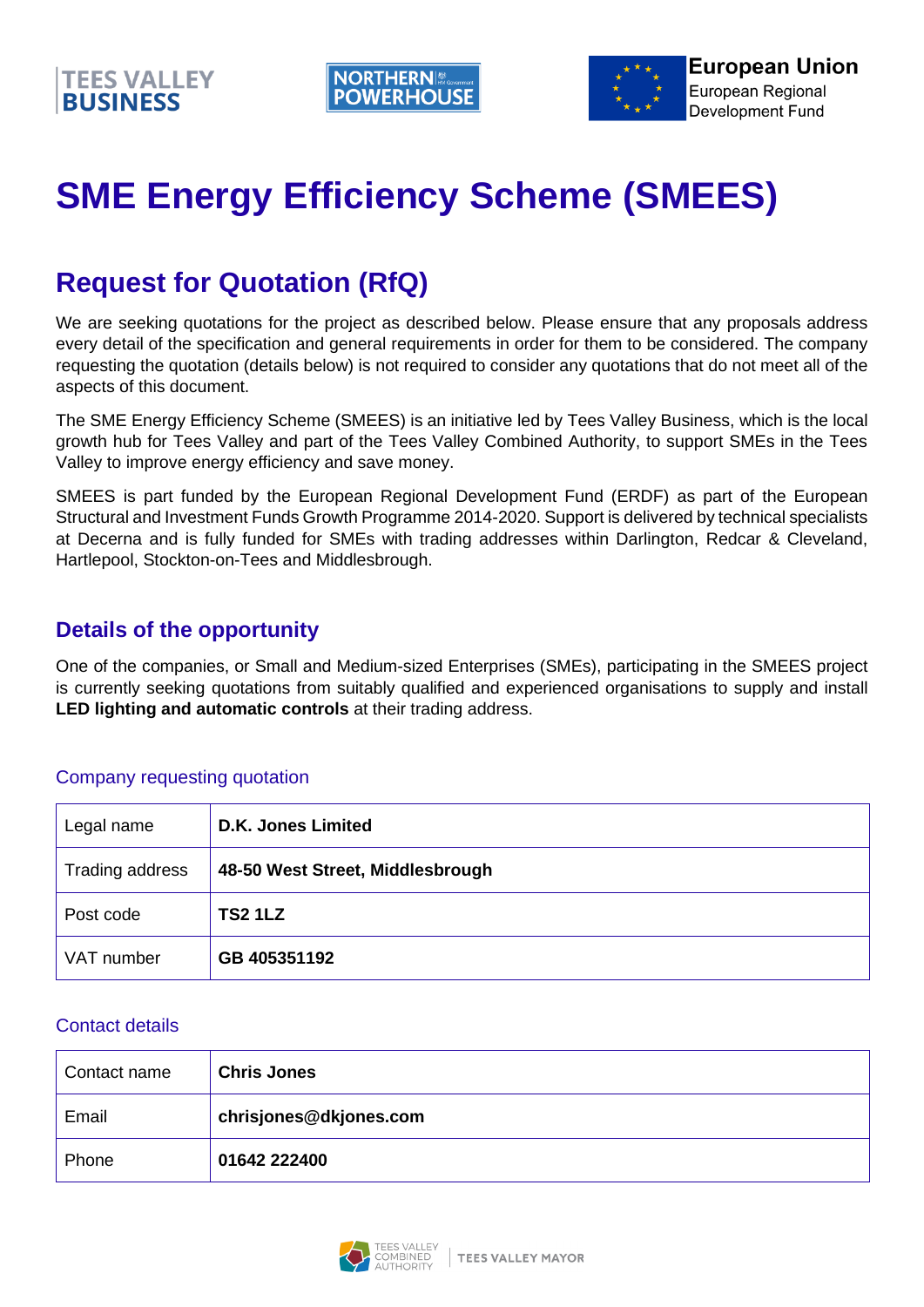#### **Specification**

#### **Site Description**

The majority of the site is a steel portal framed structure, which has been extended in recent years with a further portal frame warehouse. To the front of the original warehouse is a flat roofed, two-storey office area. The company have an old lighting system that is both inefficient and in most areas in an aged condition and in need of replacement. The office areas primarily use fluorescent T12 luminaires, with the warehouses mainly using a combination of high-pressure sodium and metal halide low-bays.

#### **Requirement**

Quotations are now sought for all of the following. Note that Submissions which do not offer all of the required services will not be considered:

| <b>Floor</b> | <b>Room</b>          | <b>Existing Lighting Type</b> | No. of fittings |
|--------------|----------------------|-------------------------------|-----------------|
| Ground       | Entrance             | Twin 8ft T12                  | 1               |
|              | Meeting room         | 5ft T12                       | $\overline{2}$  |
|              | Archives             | 5ft T12                       | 6               |
|              |                      | 5ft T8                        | 4               |
|              | Meter room           | 5ft T12                       | 1               |
|              | Offices              | 5ft T12                       | 4               |
|              |                      | 5ft T8                        | $\mathbf{1}$    |
|              | Warehouse staff room | Twin 6ft T8                   | 1               |
|              |                      | 6ft T8                        | 3               |
|              |                      | Metal Halide Low Bay          | 16              |
|              | Original warehouse   | Sodium Low Bay                | 68              |
|              |                      | Twin 6ft T8                   | 12              |
|              | New warehouse        | Metal Halide Low Bay          | 56              |
| First        | Kitchen              | 5ft T12                       | $\mathbf{1}$    |
|              |                      | 5ft T8                        | $\mathbf{1}$    |
|              | Sales/admin          | Twin 6ft T12                  | 10              |
|              | Small office 1       | Twin 6ft T12                  | $\overline{2}$  |
|              | Small office 2       | 5ft T8                        | $\overline{2}$  |
|              | Small office 3       | 8ft T12                       | $\overline{2}$  |
|              |                      | 8ft T12                       | $\overline{2}$  |
|              | Large office         | 5ft T12                       | $\overline{2}$  |
|              | Front stair well     | Twin 6ft T8                   | $\mathbf{1}$    |

**1. Strip out and removal / disposal of old lighting, identified as follows:**

### **2. Supply and installation of LED lighting and controls.**

- a. General requirements
	- Only complete LED luminaires may be installed retrofit LED tubes will not be considered.
	- Make, model, quantity and proposed of all luminaires to be specified.
	- Colour temperature of lighting 4000-4500K for luminaires in all office locations.
	- Colour Rendering Index CRI >= 0.8 for luminaires in all office locations.
	- Luminous efficacy >= 100 lumens per circuit watt.
	- All products to be CE marked.
	- Minimum 5-year product warranty on luminaires.
	- For the luminaires which are to be installed within the suspended ceiling grid, the supply cables to each luminaire shall have 1.2m of additional cable length to allow for minor future changes to the room partition layouts.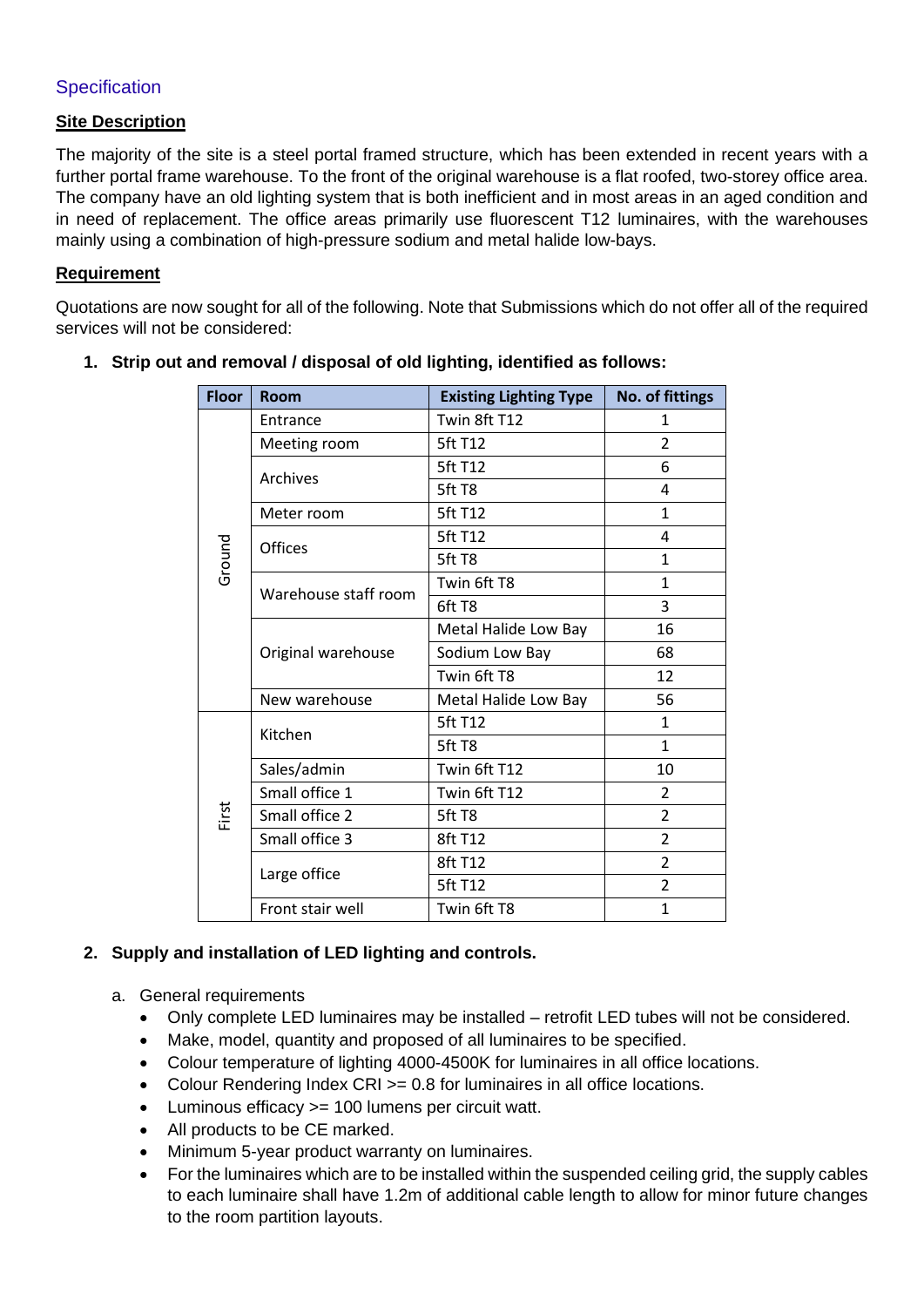- Emergency lighting to be installed at a minimum of 10% of the total number of fittings in all areas.
- b. LED lighting schedule new led lighting to replace existing equipment, including PIR presence detection as detailed below. No. of fittings indicated as a suggestion only

| <b>Floor</b> | <b>Room</b>          | <b>Minimum</b> | <b>Suggested Lighting</b> | <b>PIR sensor</b>                |                 |  |
|--------------|----------------------|----------------|---------------------------|----------------------------------|-----------------|--|
|              |                      | lux level      | <b>Type</b>               | controls?                        | No. of fittings |  |
| Ground       | Entrance             | 300            | 6ft LED batten            | Υ                                | 1               |  |
|              | Meeting room         | 300            | 5ft LED batten            | Y                                | $\overline{2}$  |  |
|              | Archives             | 200            | 5ft LED batten            | Υ                                | 6               |  |
|              |                      | 200            | 5ft LED batten            | Υ                                | 4               |  |
|              | Meter room           | 200            | 5ft LED batten            | Y                                | $\mathbf{1}$    |  |
|              | <b>Offices</b>       | 500            | 5ft LED batten            |                                  | 4               |  |
|              |                      | 500            | 5ft LED batten            |                                  | 1               |  |
|              | Warehouse staff room | 400            | 6ft LED batten            |                                  | $\mathbf{1}$    |  |
|              |                      | 400            | 6ft LED batten            |                                  | 3               |  |
|              | Original warehouse   | 300            | LED UFO High Bay          | Per aisle, over<br>racking areas | 70              |  |
|              |                      | 300            | 6ft LED batten            |                                  | $\overline{2}$  |  |
|              | New warehouse        | 200            | LED UFO High Bay          |                                  | 33              |  |
| First        | Kitchen              | 400            | 5ft LED batten            | Y                                | $\overline{2}$  |  |
|              | Sales/admin          | 500            | 6ft LED batten            |                                  | 10              |  |
|              | Small office 1       | 500            | 6ft LED batten            | Y                                | $\overline{2}$  |  |
|              | Small office 2       | 500            | 5ft LED batten            | Υ                                | $\overline{2}$  |  |
|              | Small office 3       | 500            | 6ft LED batten            | Y                                | $\overline{2}$  |  |
|              |                      | 500            | 6ft LED batten            | Υ                                | $\overline{2}$  |  |
|              | Large office         | 500            | 5ft LED batten            | Υ                                | $\overline{2}$  |  |
|              | Front stair well     | 300            | 6ft LED batten            | Y                                | $\mathbf{1}$    |  |

Prospective suppliers will have membership of a competent persons scheme for electrical installation (e.g. NICEIC, etc.)

A site survey and inspection of the building is possible and this must be arranged in advance via the contact named above.

Please see further general requirements overleaf.